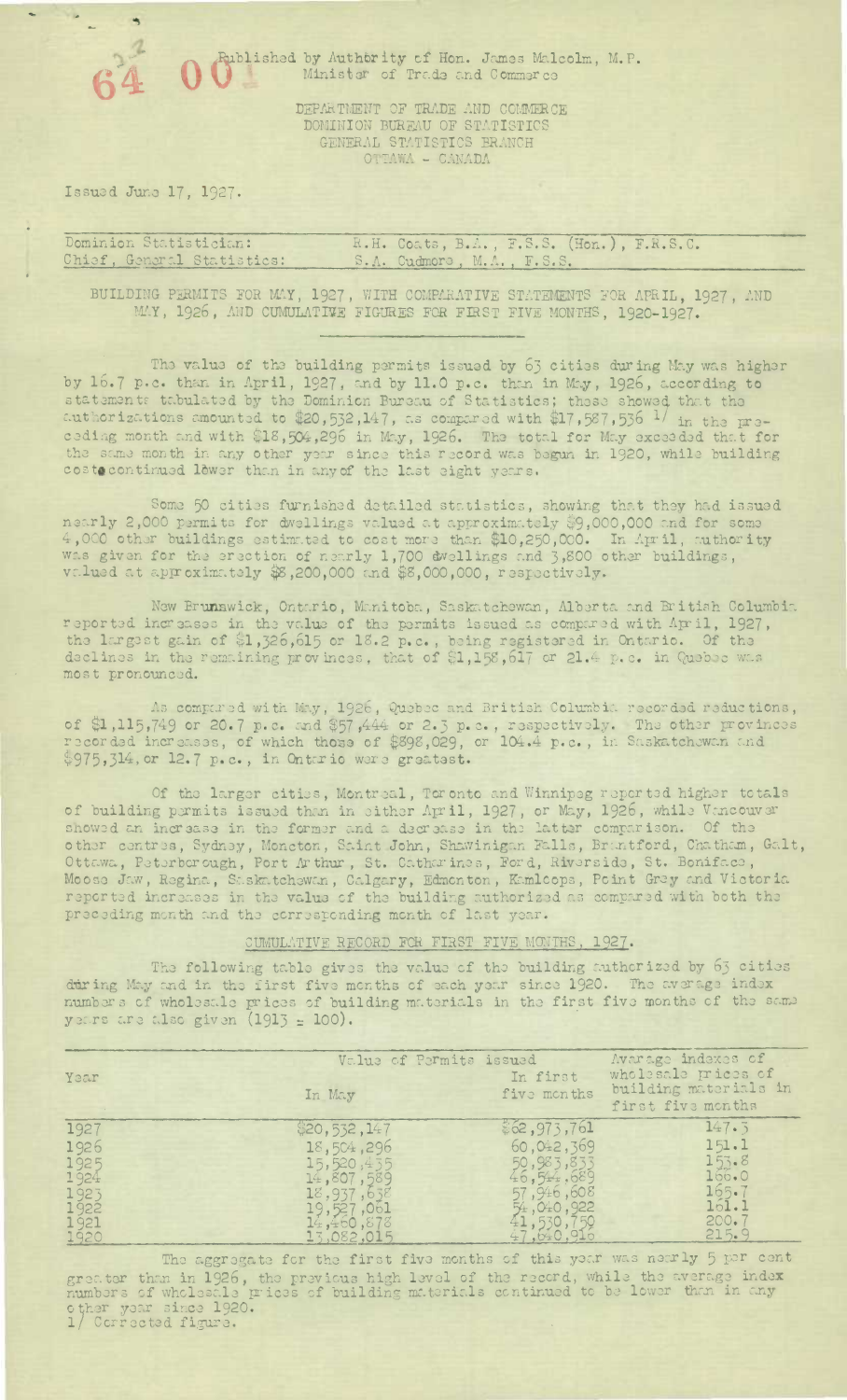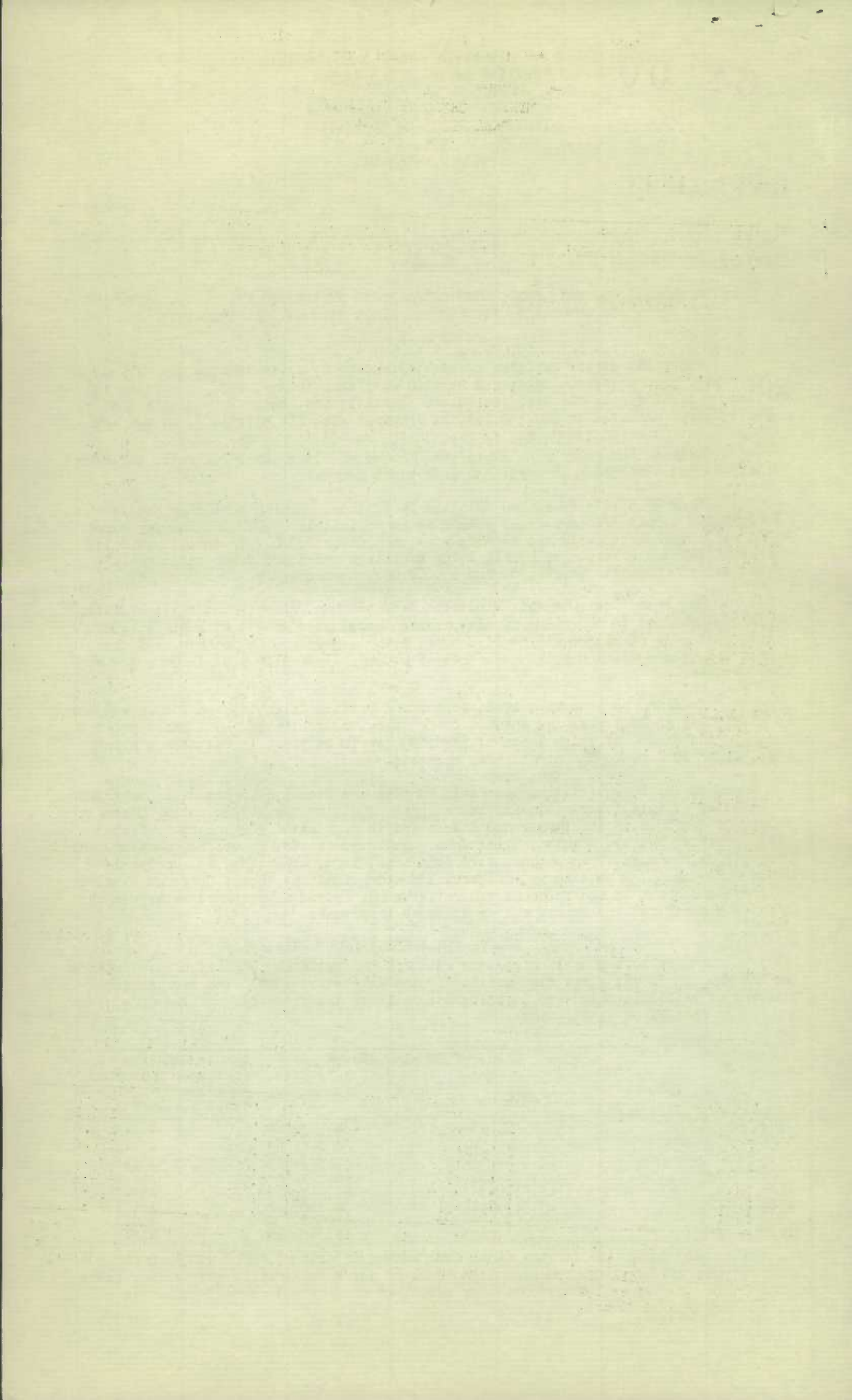Estimated Cost of Building Work as Indicated by<br>Building Permits issued by 63 Cities.

| Cities                                                | May 1927                                                                  | April 1927                                                                                            | May 1926                                                   |
|-------------------------------------------------------|---------------------------------------------------------------------------|-------------------------------------------------------------------------------------------------------|------------------------------------------------------------|
| Prince Edward Island - Charlottetown                  |                                                                           | $\mathfrak{S}$                                                                                        | $\mathscr{F}$                                              |
| Nova Scotia                                           | 331,699                                                                   | 400,520                                                                                               | 92.591                                                     |
| x Halifax<br>New Glasgow                              | 138,813<br>1,185                                                          | 572.220<br>700                                                                                        | 88,052<br>600                                              |
| x Sydney                                              | 191,701                                                                   | 27,400                                                                                                | 4,039                                                      |
| New Brunswick                                         | 171,620                                                                   | 111,400                                                                                               | 109,068                                                    |
| Fredricton                                            | $1\frac{12}{39}$<br><b>300</b>                                            |                                                                                                       | $9\frac{5}{8}, \frac{580}{400}$                            |
| x Moncton                                             | 985                                                                       | $\frac{79}{9}, \frac{500}{625}$                                                                       |                                                            |
| x St.John<br>Quebec                                   | 19,335                                                                    | 5,422,969                                                                                             |                                                            |
| x Montreal -xMaisonneuve                              | 4,264,352<br>3,043,089                                                    | 2,061,253                                                                                             | 5,380,101<br>2.781,110                                     |
| Quebec                                                | 637,468                                                                   | 2.5!5.699                                                                                             | 377,636                                                    |
| $\mathbf{x}$<br>Shawinigan Falls                      | 56,985                                                                    | 44 C40                                                                                                | 43,000                                                     |
| Sherbrooke<br>$\mathbf{x}$                            | 37,100                                                                    | 112,025                                                                                               | 188,000                                                    |
| Three Rivers<br>X.                                    | 136,150                                                                   | 425<br>.300                                                                                           | 409,230                                                    |
| Westmount<br>$\chi$                                   | 353,560                                                                   | 233.<br>652                                                                                           | 1,591,125                                                  |
| Ontario                                               | 8,627.948                                                                 | 7,301,333<br>$\frac{1}{2}$                                                                            | 7,052,634                                                  |
| Belleville                                            | 9,240                                                                     | 24,045<br>22.320                                                                                      | 14,595<br>19.520                                           |
| Brantford<br>X<br>Chatham                             | 137,000<br>103,238                                                        |                                                                                                       | 70,650                                                     |
| Fort William<br>$\mathbb{X}$                          | 156,800                                                                   | 75,899                                                                                                | 184,580                                                    |
| Galt                                                  | 42.065                                                                    | $-340$<br>9                                                                                           | $\frac{14}{24}, \frac{958}{650}$                           |
| Guelph<br>X.                                          | 40,590                                                                    | 78.360<br>400                                                                                         | 502,400                                                    |
| Hamilton<br>Х<br>Kingston<br>$\mathbf x$              | 456.750<br>30,020                                                         | 371,<br>61                                                                                            | 208, 764                                                   |
| Kitchener<br>$\mathbf{x}$                             | 142,385                                                                   | 478<br>136,                                                                                           |                                                            |
| London<br>$\mathbf{X}$                                | 416,235                                                                   | 403 460                                                                                               | 169,557<br>418,120                                         |
| Niagara Falls<br>$\mathbf X$                          | 160,825                                                                   | 298.163                                                                                               | 187,645<br>47                                              |
| Oshawa<br>Ottawa<br>X                                 | 292,810<br>435,725                                                        | 518,065<br>300,030                                                                                    | 382,87                                                     |
| Owen Sound                                            | 15,200                                                                    | 238,000                                                                                               | 25,060                                                     |
| Peterborough<br>х                                     | 131,<br>3.50                                                              | 35,915                                                                                                | $\frac{50}{93}$                                            |
| Port Arthur<br>Х.                                     | 675,395<br>21<br>740                                                      |                                                                                                       |                                                            |
| Stratford<br>X.<br>St. Catharines                     | 119,20 <sup>11</sup>                                                      | bЬ                                                                                                    |                                                            |
| $\mathbf x$<br>St. Thomas<br>$\mathbf{x}$             | .338<br>Ц.                                                                |                                                                                                       | V:27                                                       |
| Sarnia                                                | 72,621                                                                    | QQ                                                                                                    | 70,085                                                     |
| Sault Ste.Marie                                       | 32,434                                                                    | ัรุ์                                                                                                  | 31<br>362<br>2,668<br>$0$ th                               |
| Torento<br>$\mathbf{x}$<br>York & East York Townships | 3,210,693<br>689,510                                                      | 2, 207<br>1,632<br>754,625                                                                            | 165-170                                                    |
| Welland                                               | 23,600                                                                    | 60,040                                                                                                | 51,150                                                     |
| Windsor<br>$\mathbf{x}$                               | 353,005                                                                   | 654,515                                                                                               | 71,320                                                     |
| Ford                                                  | 211, 336                                                                  | $171, 840$<br>$428, 700$<br>$96, 000$                                                                 |                                                            |
| Riverside<br>Sandwich                                 | 3-7,400                                                                   |                                                                                                       |                                                            |
| Walkerville                                           |                                                                           |                                                                                                       |                                                            |
| Woodstock                                             | 189,000<br>5,169                                                          | 4.521                                                                                                 | $193.275$<br>$61.60$<br>$219.925$<br>$269.000$<br>$12.061$ |
| Manitoba                                              | 1,628.672                                                                 | 1,251,075                                                                                             | 1, 273, 319                                                |
| x Brandon                                             | $2\frac{14}{16}, \frac{832}{790}$                                         | 610                                                                                                   | 93.822<br>197                                              |
| St. Boniface<br>x Winnipeg                            |                                                                           |                                                                                                       | 2,052,860,                                                 |
| Saskatchewan                                          |                                                                           | 1, 196, 763<br>1, 196, 700<br>1, 196, 700<br>277, 100<br>287, 170                                     | 52.300<br>160,018<br>23,120                                |
| x Mcose Jaw                                           |                                                                           |                                                                                                       |                                                            |
| x Regina<br>x Saskatoon                               |                                                                           |                                                                                                       | 519,010                                                    |
| Alberta                                               |                                                                           | 271.070<br>553,758<br>292.192                                                                         | 563.194                                                    |
| x Calgary                                             | 1,367,050<br>1,758,047<br>539,1327<br>539,390<br>537,930,932<br>1,333,932 |                                                                                                       | 279,894                                                    |
| x Edmonton                                            | 835,070<br>17,255                                                         | 221, 975                                                                                              | $372, 575$<br>9,775                                        |
| Lethbridge                                            | 675                                                                       |                                                                                                       |                                                            |
| Medicine Hat<br>British Columbia                      | 2,415,827                                                                 |                                                                                                       | $2,473,271$<br>$N = 1$                                     |
| Kamloops                                              | 70,170                                                                    | $\frac{1}{12}$ , $\frac{7}{12}$ , $\frac{1}{12}$ , $\frac{1}{12}$ , $\frac{1}{12}$<br>$\frac{25}{55}$ |                                                            |
| Nanaimo                                               |                                                                           | 277, 450                                                                                              | $\frac{13}{4}$ , $\frac{500}{3}$                           |
| x New Westminster                                     |                                                                           | 18.300                                                                                                |                                                            |
| Prince Rupert<br>xVancouver                           | $3\frac{8}{1}$<br>$3\frac{1}{5}$<br>$5\frac{250}{5}$<br>$992,990$         | 735.751                                                                                               | 1,531.155                                                  |
| Point Grey                                            | 592, 300                                                                  | 161.460                                                                                               | 589.750                                                    |
| North Vancouver                                       |                                                                           | 51,495                                                                                                |                                                            |
| South Vancouver                                       | 99,400                                                                    | $29.0 + 3$<br>114,841                                                                                 | 102,316                                                    |
| xVictoria                                             | 463.532                                                                   |                                                                                                       |                                                            |
|                                                       |                                                                           | $17.537.5\%$ $1/$                                                                                     | 18,504.296                                                 |
| Total, 63 Cities                                      | 20.532,147<br>17.075.504                                                  | 13,827,453                                                                                            | 15, 767, 998                                               |
| xTotal, 35 Cities                                     |                                                                           |                                                                                                       |                                                            |

1/ Corrected figure

 $\begin{array}{c|c} \hline \quad \bullet \quad \bullet \quad \bullet \end{array}$ 

 $\ddot{\phantom{a}}$ 

I